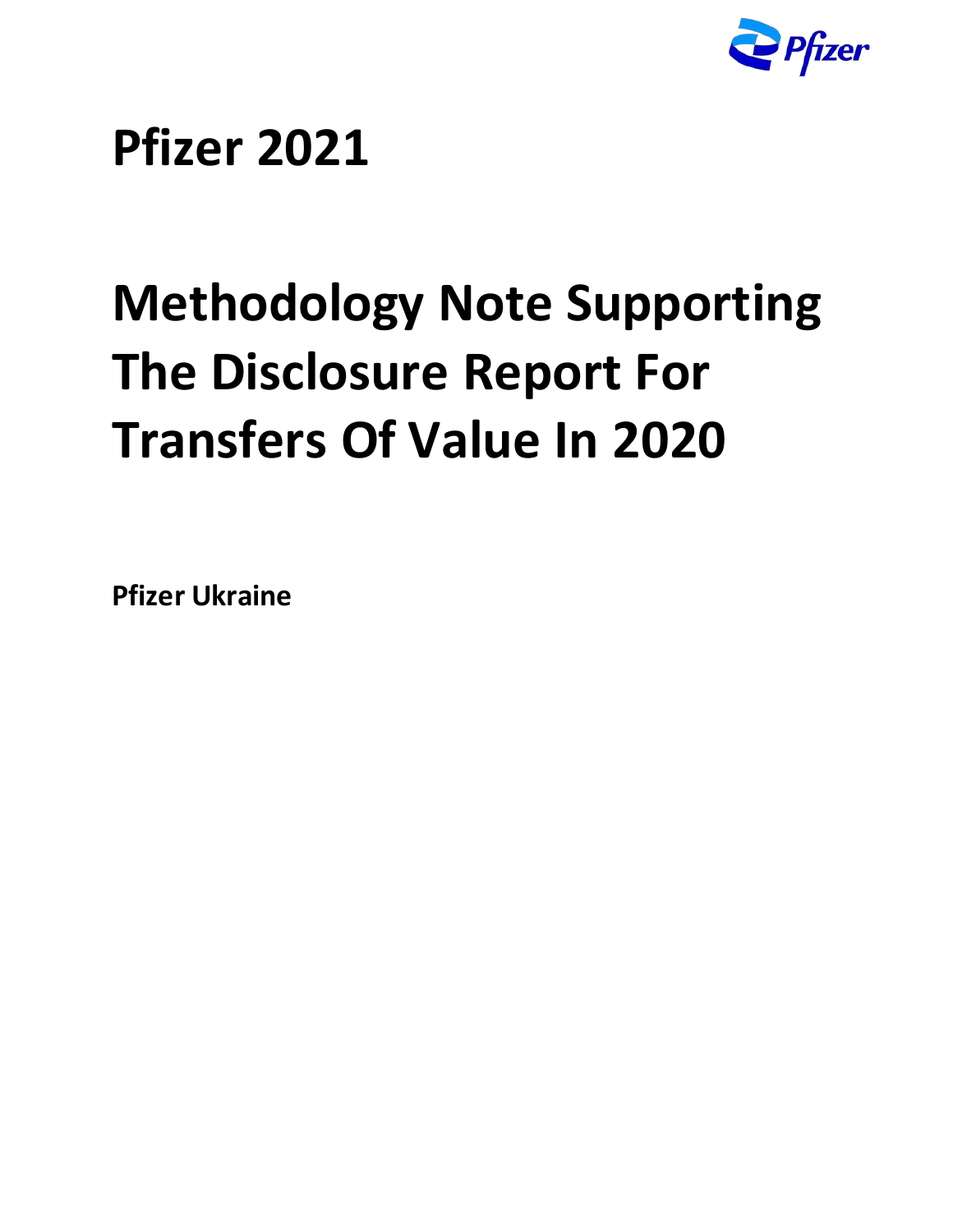| 1. INTRODUCTION - PFIZER'S COMMITMENT TO TRANSPARENCY REPORTING3 |
|------------------------------------------------------------------|
|                                                                  |
|                                                                  |
|                                                                  |
|                                                                  |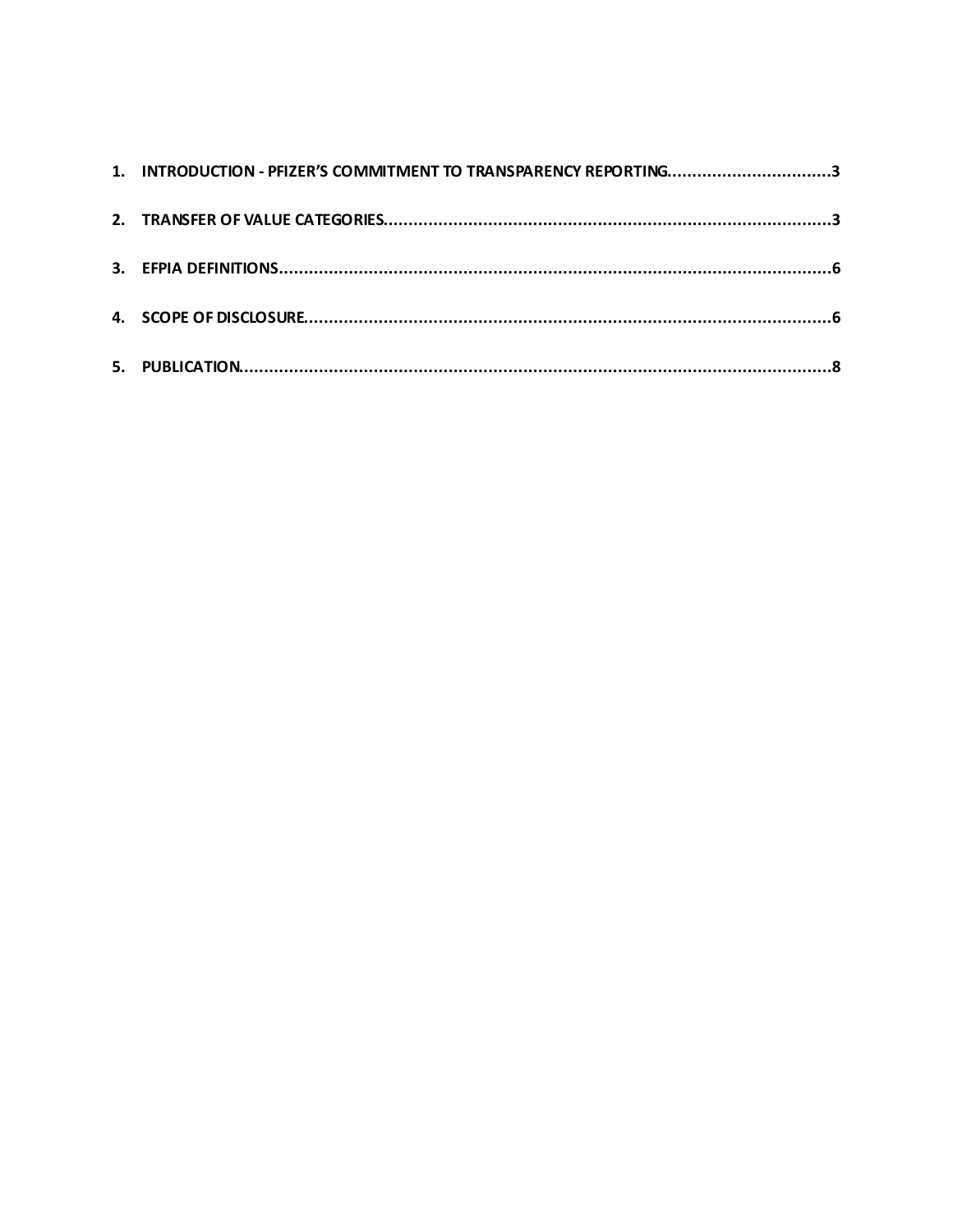### <span id="page-2-0"></span>**1. Introduction - Pfizer's Commitment to Transparency Reporting**

We regularly work with healthcare professionals (HCPs) and healthcare organisations (HCOs) who advise us on a range of topics such as medicines development, the role of a medicine in a patient treatment pathway; health economics and clinical best practice. These intercations are essential to gaining the real-world information we need in order to deliver treatment choices that improve the health of patients and to share information that may be relevant to clinical decision making.

We are committed to transparency about how we operate as a business and about the relationships we have with HCPs and HCOs. Sharing information about these relationships in a straightforward and open way will, we hope, help explain the critical value these relationships bring to patient management.

We believe that transparency is essential to building and maintaining confidence in us and in our medicines and strongly support the work being done by The European Federation of Pharmaceutical Industries and Associations (EFPIA) to improve transparency across the pharmaceutical industry.

This methodological note presents how the transfers of value are categorized and in what format they are disclosed.

### <span id="page-2-1"></span>**2. Transfer of Value Categories**

The following table defines what transfers of value are reported in which EFPIA category and subcategory.

| <b>EFPIA category</b>               | <b>EFPIA subcategory Example Activities</b> |                                                                                                                                                                                                                                                                                                                            |
|-------------------------------------|---------------------------------------------|----------------------------------------------------------------------------------------------------------------------------------------------------------------------------------------------------------------------------------------------------------------------------------------------------------------------------|
| Donations and<br>Grants (HCOs only) | n/a                                         | Charitable contributions<br><b>Business Donations</b><br>• Educational grants (e.g. fellowships, courses provided<br>by an HCO where Pfizer does not select the individual<br>HCPs participating)<br>• Sponsoring of speakers/faculty which by nature of<br>purpose and funding are classified under educational<br>grants |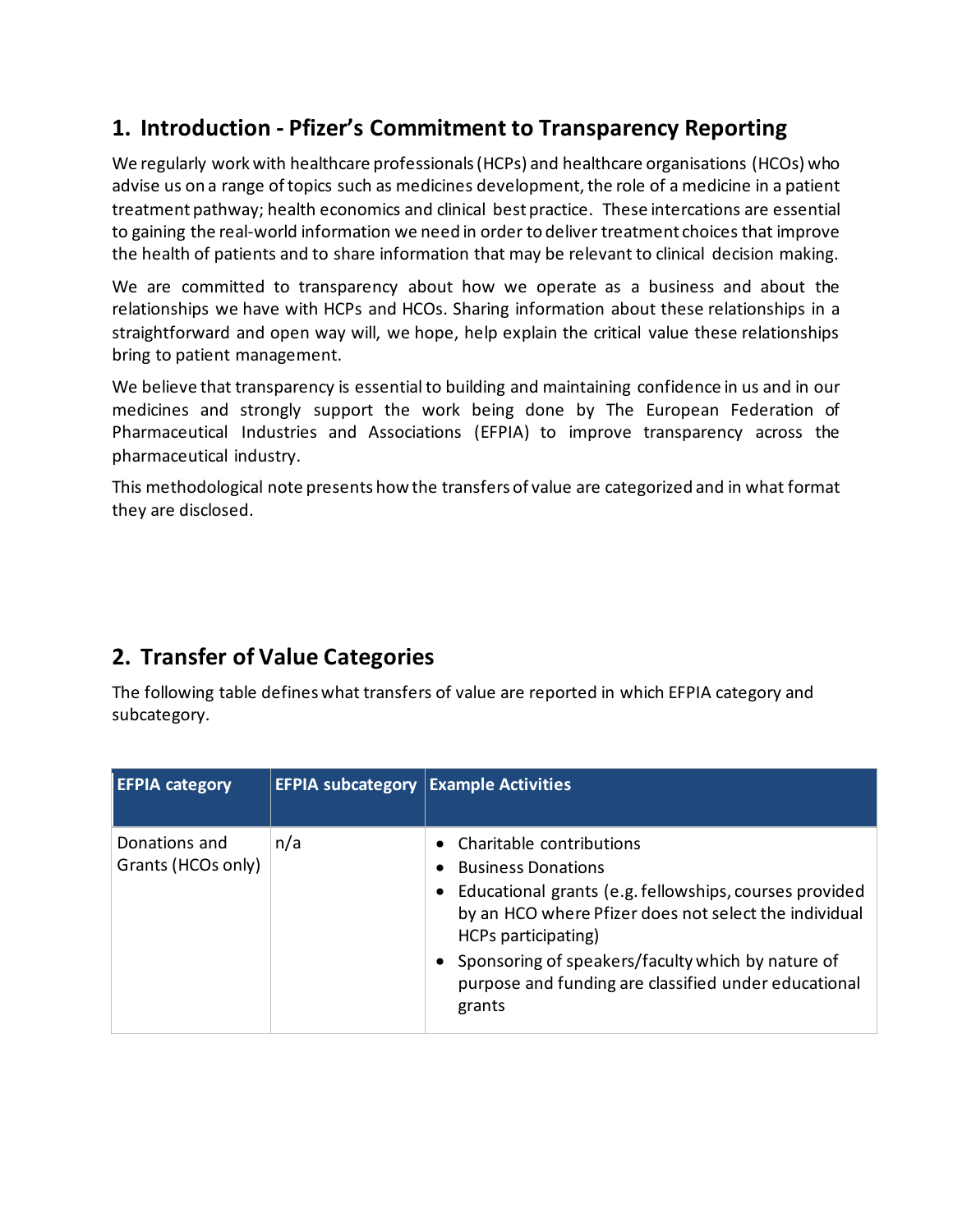| Contribution to<br>Cost of Events   | Sponsorship<br>agreements (HCOs<br>only) | Placement of a brand logo in a conference program or<br>invitation communication in exchange for supporting<br>the program<br>Funding an event in return for a display booth<br>Funding an event in exchange for advertising space<br>Other advertisement space (in paper, electronic or<br>other format)<br>Satellite symposia at a congress<br>$\bullet$<br>If part of a package: Name badges, drinks, meals etc.<br>provided by the organisers (included in the<br>sponsorship agreement)<br>Any other activity qualified as "Corporate<br>Sponsorship" according to Pfizer's Anti-Corruption<br>Policies<br>Sponsoring of speaker/faculty and sponsoring courses<br>provided by an HCO which are qualified as "Corporate"<br>Sponsorship" according Pfizer's Anti-Corruption<br>Policies<br>For contributions provided to Events through<br>Professional Conference Organisers (PCOs): TOVs<br>through PCOs are reported as follows:<br>either in the name of benefitting HCO<br>or in the name of Recipient PCO |
|-------------------------------------|------------------------------------------|----------------------------------------------------------------------------------------------------------------------------------------------------------------------------------------------------------------------------------------------------------------------------------------------------------------------------------------------------------------------------------------------------------------------------------------------------------------------------------------------------------------------------------------------------------------------------------------------------------------------------------------------------------------------------------------------------------------------------------------------------------------------------------------------------------------------------------------------------------------------------------------------------------------------------------------------------------------------------------------------------------------------|
|                                     | Registration fees                        | Registration fees paid for the HCP/HCO to attend<br>events                                                                                                                                                                                                                                                                                                                                                                                                                                                                                                                                                                                                                                                                                                                                                                                                                                                                                                                                                           |
|                                     | Travel &<br>Accommodation                | Travel (e.g. flight, train, taxi, car hires, tolls, mileage<br>reimbursement, parking, shared ground<br>transportation)<br>Accommodation<br><b>Travel Visa</b><br>Health Insurance linked to travel requirement                                                                                                                                                                                                                                                                                                                                                                                                                                                                                                                                                                                                                                                                                                                                                                                                      |
| Fee for services<br>and consultancy | Fees                                     | Speaker engagements<br>Advisory Boards*<br>Study-related engagements<br>Preceptorships<br>Post-marketing surveillance studies<br>Non-Interventional Studies that are Retrospective in<br>nature<br><b>Medical writing</b><br>Data analysis                                                                                                                                                                                                                                                                                                                                                                                                                                                                                                                                                                                                                                                                                                                                                                           |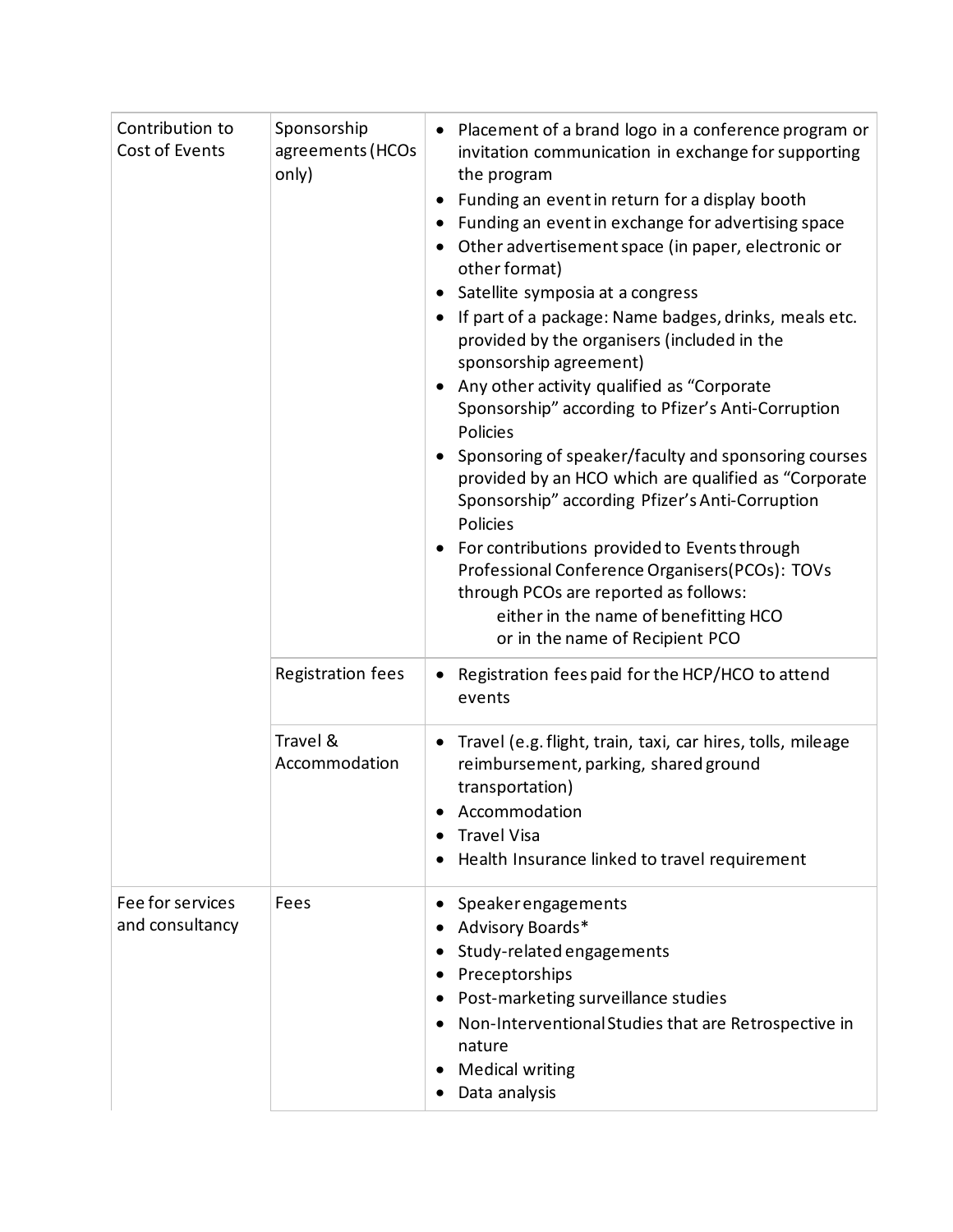|                                                          |                  | Development of education materials<br>General consulting / advising<br>Speaker training if linked to a speaker engagement<br>Any other activity which qualifies as General<br>Consultancy according to Pfizer's Anti-Corruption<br><b>Policies</b> |
|----------------------------------------------------------|------------------|----------------------------------------------------------------------------------------------------------------------------------------------------------------------------------------------------------------------------------------------------|
|                                                          | Related expenses | Travel (e.g. flight, train, taxi, car hires, tolls, mileage<br>reimbursement, parking)<br>Accommodation<br>Travel Visa<br>Health Insurance linked to travel requirement                                                                            |
| Research and<br>Development<br><b>Transfers of Value</b> | n/a              | <b>Clinical Trials</b><br>Data Monitoring Committees related to studies<br>Non-Interventional Studies that are Prospective in<br>nature<br>Investigator Sponsored Research (ISR)<br>Clinical & Research Collaboration                              |

\* excluding Data Monitoring Committees related to studies which are disclosed in aggregate under R&D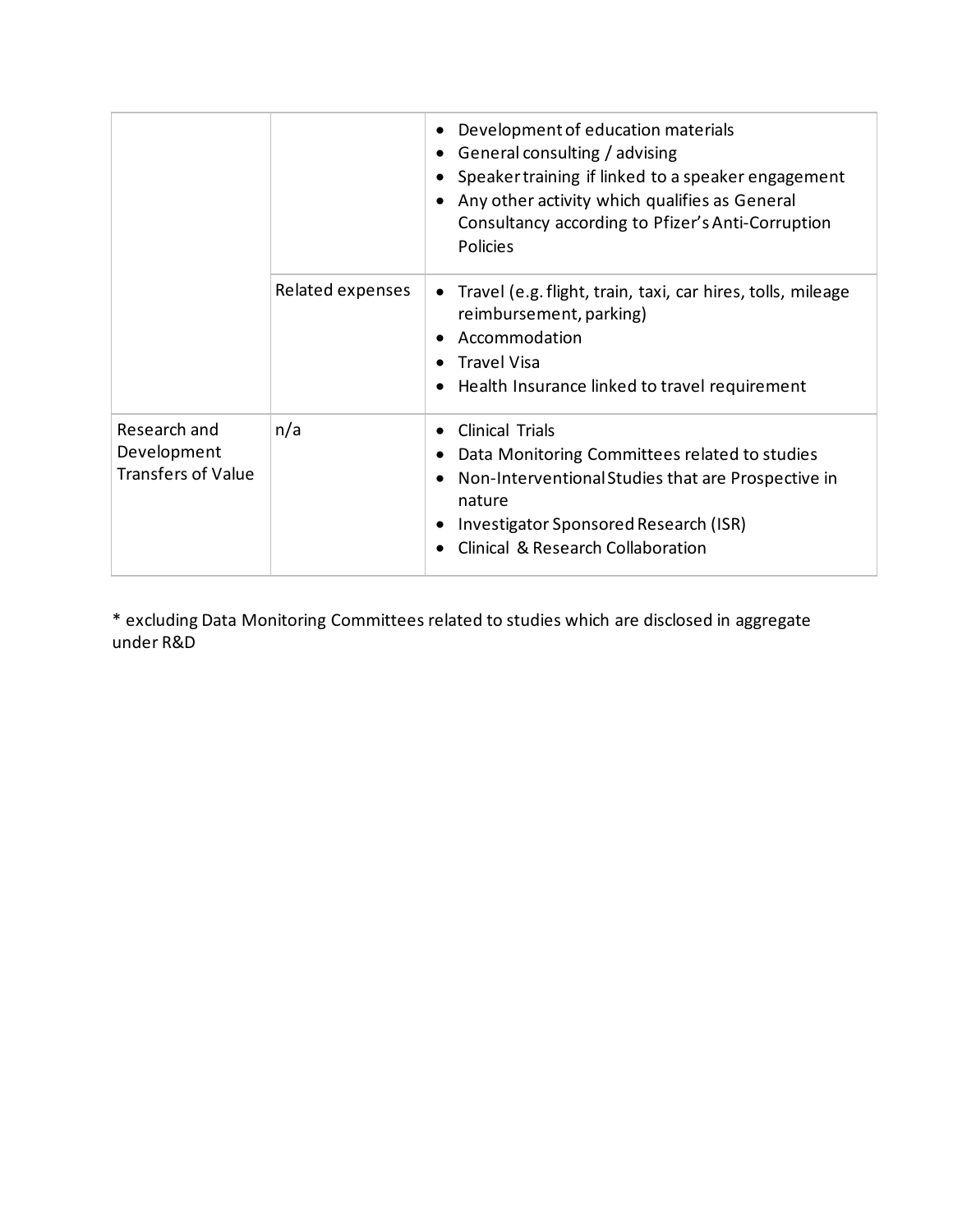#### <span id="page-5-0"></span>**3. Definitions**

**HCP:** any natural person that is member of the medical, dental, pharmaceutical or nursing profession or any other person who, in the course of his/her professional activities, may prescribe, purchase, supply, recommend or administer a Medicinal Product and whose primary practice, principal professional address or place of incorporation is located in Europe. For the purposes of this Code, the definition of HCPs includes (i) any official or employee of a government, agency or other organisation (whether in public or private sector) that may prescribe, purchase, supply, recommend or administer Medicinal Products, and (ii) any employee of a Member Company whose primary occupation is that of a practicing HCP, but excludes (x) all other employees of Member Company and (y) a wholesaler or distributor of Medicinal Products

**HCO:** any legal entity (i) that is a healthcare, medical or scientific association or organisation (irrespective of its legal or organisational form) such as a hospital, clinic, foundation, university or other teaching institution or scientific society (except for POs) whose legal address, place of incorporation or primary place of operation is located in Europe or (ii) through which one or more Healthcare Specialists provide their services

**Covered Recipient** – Any reportable HCP or HCO

**PO/PAG** – a non-profit legal person/entity (including the umbrella organisation to which it belongs), mainly composed of patients and/or caregivers, that represents and/or supports the needs of patients and/or caregivers, its legal address, place of incorporation or primary place of operation is located in Europe

**TOV**: Transfer of Value - Direct and indirect ToV, whether in cash, in kind or otherwise, made, whether for promotional purposes or otherwise, in connection with the development and sale of Prescription Medicines for human use. Direct ToVs are those made directly by a Member Company for the benefit of a Recipient. Indirect ToVs are those made on behalf of a Member Company for the benefit of a Recipient, or those made through a Third Party and where the Member Company knows or can identify the Recipient that will benefit from the Transfer of Value

### <span id="page-5-1"></span>**4. Scope of Disclosure**

This report includes transfers of value processed by Pfizer in Ukraine during the reporting period for 2020. The report may also include transfers of value initiated by Pfizer Upjohn during the same period.

**Timing of TOV:** The disclosure report includes transactions which have a reportable date within the reporting period being disclosed.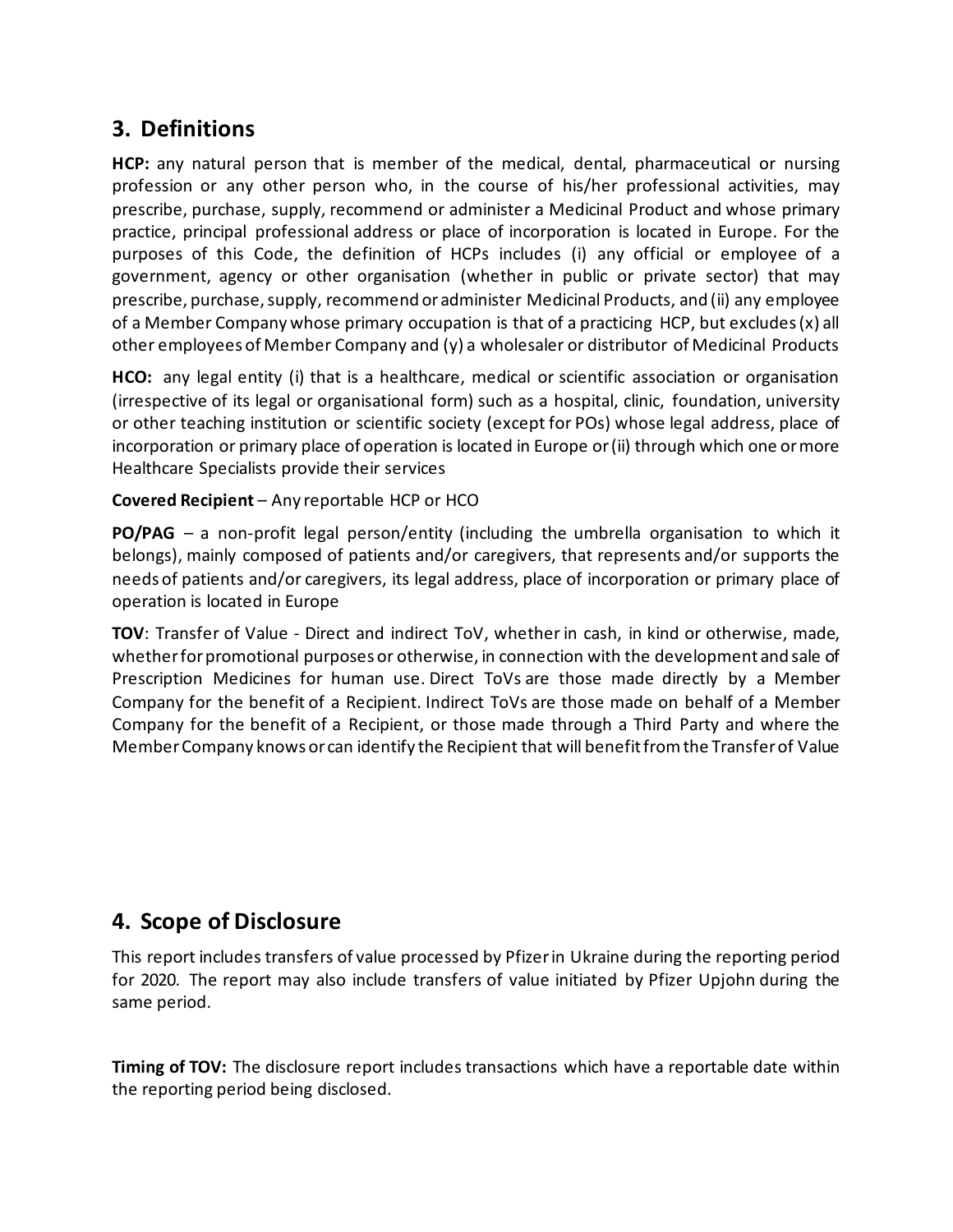**Reportable date:** the dates to be considered for disclosure reports are as follows:

**In Cash TOV's** – the clearing date is the reportable date

**In Kind TOV's** – meeting or event end date is the reportable date

#### **TOV in case of No Shows or cancellation:**

- Cancellation Fees are not reported
- No-shows are not reported if Pfizer cannot confirm the in-kind benefit was received

**Multi-year contracts:** Where contracts are valid for more than one year, each individual TOV is captured and disclosed in the reportable disclosure period.

**Consent to publish & legal basis for disclosure of TOV's to individuals:** Depending on the jurisdiction, Pfizer discloses the TOV based either on (i) a legal duty; (ii) legitimate interest (iii) the consent of the HCPs (and HCOs where it is applicable by country code/law) to the disclosure of the TOV made to them.

In markets where the consent is required for disclosure of TOV under the recipient's name. If the covered recipient has not provided consentfor disclosure, the TOV are disclosed in the aggregate section of the report. This means that the transfer of value is not disclosed under the name of the HCP (or HCO for those markets where HCO consent applies), but as part of the sum of all the TOV.

**Cross Border Reporting - TOV from Pfizer legal entities in other countries:** The disclosure report includes TOV to HCPs and HCOs who practice in the disclosure report country. This includes all TOV (direct and indirect) made by any Pfizer affiliates in the European countries included in the EFPIA disclosure code. For non EFPIA countries, Pfizer will do their best effort to collect and disclose direct TOV made by Pfizer affiliates.

**Currency:** TOV are reported in local currency on the disclosure report. TOV 'smade in a non-local currency are converted to local currency prior to publication. The Pfizer standard exchange rates for the TOV day of payment are applied.

**Disclosure language:** Disclosure reports will be published using the language as defined by the local trade association code/law.